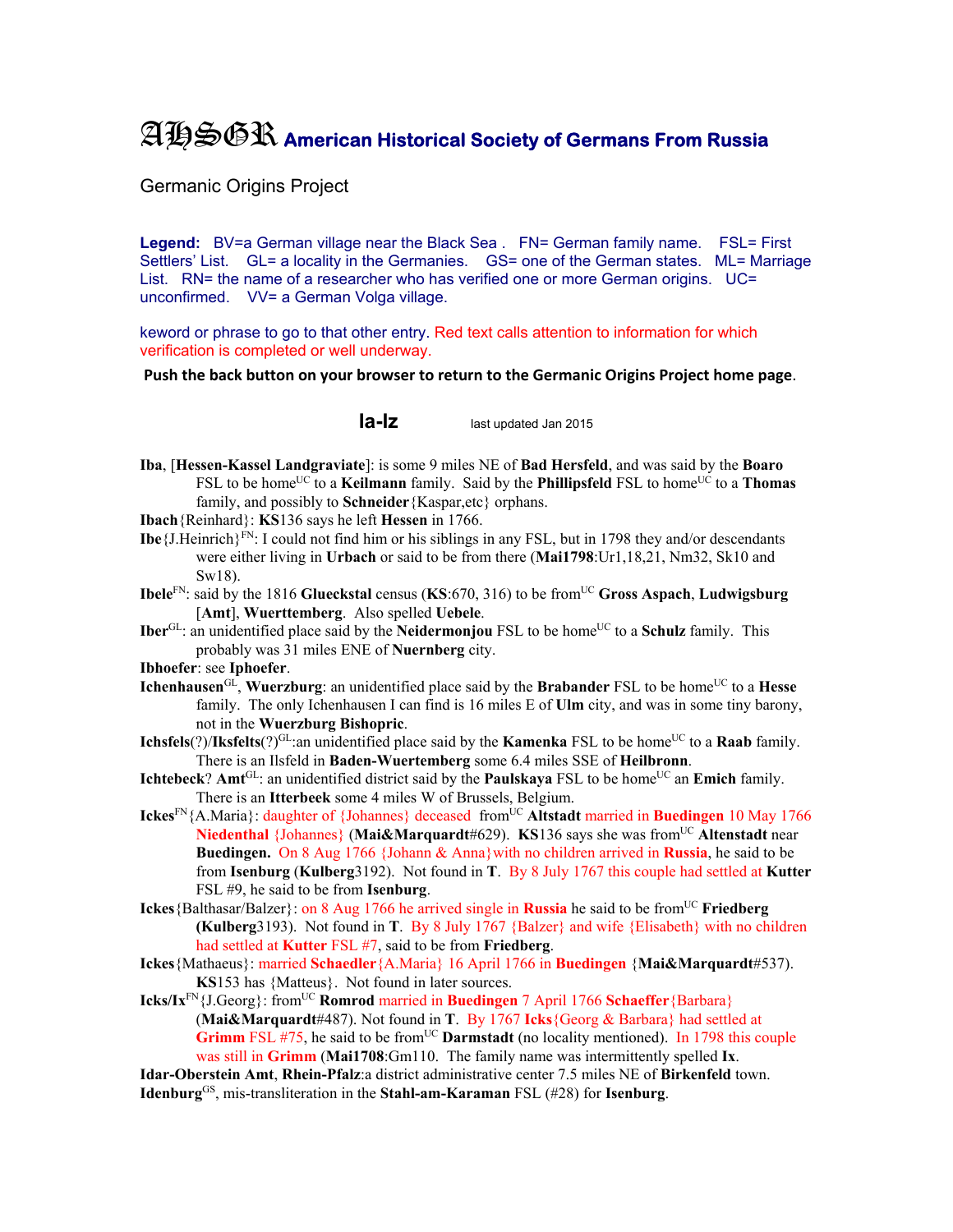**Iderstuf**?, [**Kur-**]Trier: an unidentified place said by the **Brabander** FSL to be home<sup>UC</sup> to a **Mai** family.

- **Idt**<sup>FN</sup>{Georg}: on 8 Aug 1766 he, single, arrived in **Russia** said to be from<sup>UC</sup> **Isenburg (Kulberg**3023). Not found in **T**. By 1 July 1767 he and wife {Catharina} had settled at **Balzer** FSL #84, he said to be fromUC **Isenburg** (no state or locality identified). In 1798 the maiden name of frau **Idt** was given as **Kromm** (**Mai1798**:Bz64); for others in this line see (Bg20, Wr65).
- **Idt**FN{J.Heinrich}: On 29 Aug 1766 he and wife {Anna} with 5 children had arrived in **Russia**, he said to be from **Landsberg** {**Kulberg**3755). **KS**136 says he left **Ruppertsburg**, **[Laubach]** in 1766. Not found in **T**. By 20 July 1767 he and wife {Susanna E.} with 6 children had settled at **Krasnoyar** FSL  $#71$ , he said to be from<sup>UC</sup> **Laubach. KS**136 says he died in 1768. In 1798 offspring are found in **Krasnoyar**, Mariental, and Katharinendstadt (**Mai1798**:Ks 109 & 71, Ka108, and Mt76.

**Iffland**FN: see **Ifland**.

- **Ifland**FN: said by the **Norka** FSL to be step-children in the **Fischer**{Konrad} household. I could not find them in **Mai1798**.
- **Ifland**<sup>FN</sup>: said by the **Pfeiffer** FSL to be from<sup>UC</sup> **Fulda**. Later spelled **Iffland** (Mai1798:Pf29).
- **Igelsloch**GL, **Calw** [**Amt**], **Wuerttemberg**: is some 5 miles NNW of **Zavelstein** town, and using his marriage records in **Zavelstein** found in **FHL**(1,528,491) the **GRCA** proved this was home to the **Bertsch** who went to **Bergstal**; see their book for more detail.
- **Igers**{M.Magdalena}: using LDS Films 31046291 & 1046342 Corina **Hirt** found that she married there **Gerber**{Sebastian}; they became parents of **Gerber**{Martin} whose widow {A.Margaretha} later settled in **Herzog** FSL #15. {Martin} died sometime well prior to July 1766. For the widow and their **Herber/Gerber** children, go to **Gerstner**{Joseph}.
- **Igersheim**<sup>GL</sup>: Said by the **Boaro** FSL to be home<sup>UC</sup> to **Bontraeger**? and **Doering** families. Might this be the town that is some 36 miles NE of **Heilbronn**, **Baden-Wuerttemberg**? Or might it be **Ingelsheim**?
- **Ignati**: see **Ignatius**.
- **Ignatius** { Conrad }: said by Recruiter Beauregard's list to have been from<sup>UC</sup> Neustadt (Lk164). Spelled **Ignati** in 1767 (T2952). I could not find him or any likely descendant associated with any **Volga** colony.

**Ihli**FN: see **Ili**.

**Ihling**FN: see **Iling** and **Illingen**.

**Ikelmein**?, **Preussen**: an unidentified place said by the **Rosenheim** FSL to be home<sup>UC</sup> to a **Janson** family. **Ikes**<sup>FN</sup>: said by the **Pfeiffer** FSL to be from<sup>UC</sup> **Wernborn-bei-Usingen**. Later spelled **Ikers** 

(**Mai1798**:Pf35).

**Ikers**FN: see **Ikes**.

**Ikormende**GL, see **Ueckermuende.** 

**Iksfelts**(?)GL, see **Ichsfels**(?).

**Ikstadt**FN: see **Instedt**.

**Ikt**( $?$ )<sup>GL</sup>, **Darmstadt**: an unidentified place said by the **Kraft** FSL to be home<sup>UC</sup> to a **Luft** family. There is an **Eich** some 6 miles SW of **Darmstadt** city.

**Iland**{Johann}: **KS**136 says he left **Luetzelhausen** near **Gelnhausen**.

**Ilavla**VV**,** a Russian name for the village of **Leichtling**VV**.** 

**Ilavlya**<sup>VV</sup>, a Russian name for the village of Leichtling<sup>VV</sup>.

**Ilawla**<sup>VV</sup>, a Russian name for the village of Leichtling<sup>VV</sup>.

**Ilberg?** $F_N$ : said by the **Kukkus** FSL to be from  $UC$  **Ennerich, Runkel**.

- **Ilbeshausen**GL**, Hessen-Darmstadt**: is some 18 miles NE of **Buedingen** and said by the **Frank** FSL to be home to a **Weidemann** family. This origin has been confirmed.
- **Ilbshausen/Ilbeshausen**: is 14 km SSW of **Lauterbach** town and was said by the **Buedingen ML** to be home<sup>UC</sup> to **Stier**{A.Catharina} who married **Jost**{Friedrich} 7 April 1766 in **Buedingen**

**Ilbing**GL: an unidentified place said by the **Galka** FSL to be home<sup>UC</sup> to a **Hirschbeck** family.

- **Ilgensheim**, **Wild and Rhine County**: is 7 km W of **Grumbach**. Said to be where **Gresser**{Friederica Magdalena} (who married **Fuchs**{J.Georg}) was baptized in 1741.
- **Ilgner**<sup>FN</sup>: said by the **Warenburg** FSL to be from<sup>UC</sup> **Reichenbach**, **Schlesien**. They surely had died prior to the 1798 Volga censuses.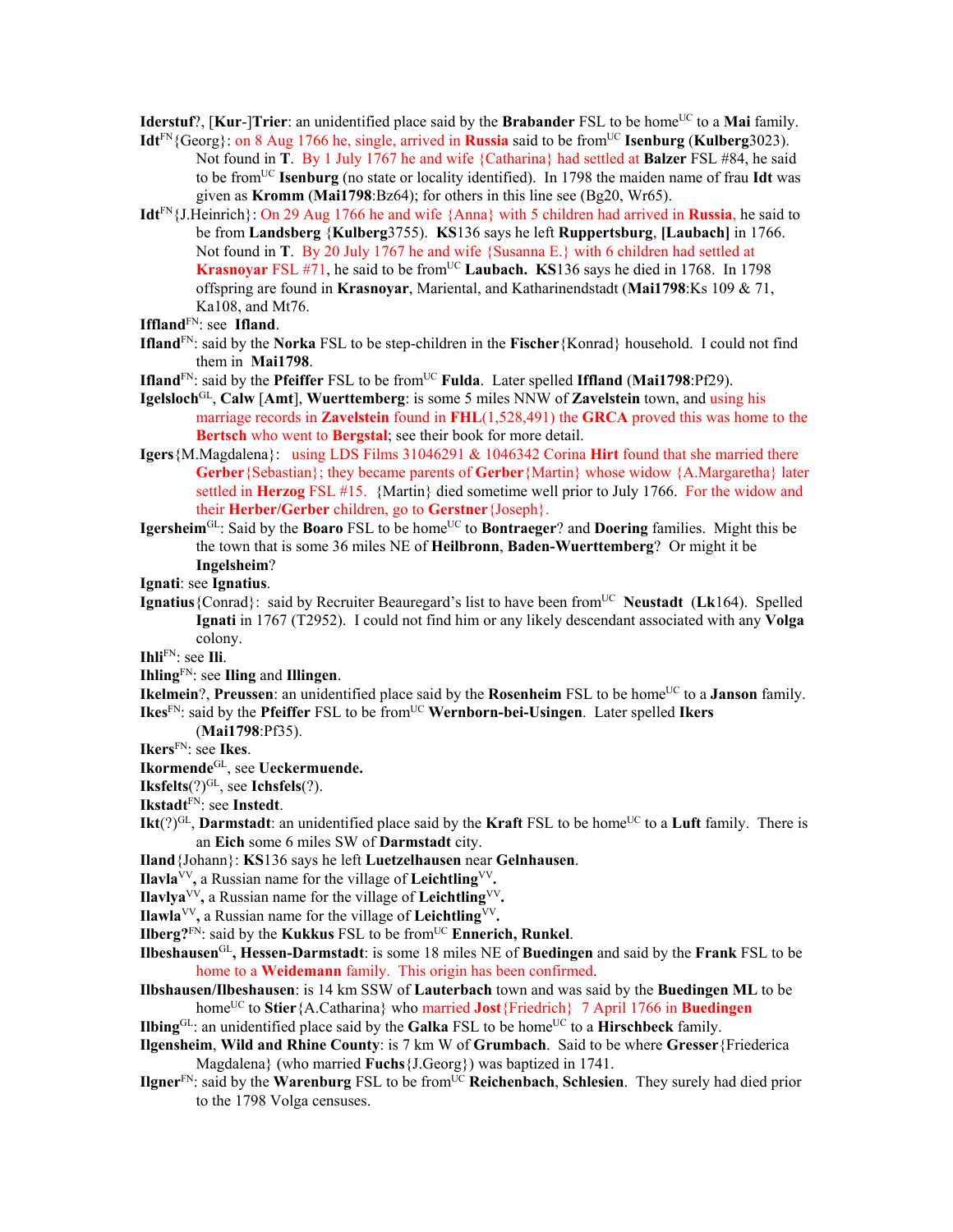- **Ili**{Gabriel}FN: listed by both the 1816 **Neudorf** census (#74, 190) and **KS**:316 with no origin. Also spelled **Ihli** and **Ehly**, and also known as **Walter**{Valentin} which was also spelled **Walther**. The **CGRA** thinks he may have been brother to **Walter**{Philipp}. See their book under both family names for more. **Jim Griess** says the Ili/Ehly/Elys family emigrated from **Niederhochstadt** in the **Pfalz** to **Rohrbach** in 1809.
- **Ilig**<sup>FN</sup>: said by both the 1816 **Neudorf** census (#34) and **KS**:316 to have come from<sup>UC</sup> **Hebsack** or **Grunbach**, **Waiblingen** [**Amt**], **Wuerttemberg**. Said by both the 1858 **Neudorf** census (#150) and **KS**:321 to have come fromUC **Riedselz** (misspelled **Diedselz** in **KS**:321), **Weissenburg** [**Amt**], **Elsass**. Using **FHL**#193,050, the **GCRA** proved their origin in **Minfeld**, **Germersheim** [**Amt**], **Rheinpfalz**. See the **GCRA** book for more. Spelled **Juellich** in 1820 and **Juelich** or **Julch** thereafter. Frau **Ilig**/**Juelich** evidently was an **Ulm**.
- **Iling**?<sup>FN</sup> said by the **Frank** FSL to be from<sup>UC</sup> **Selzich**(?), **Sachsen.** Later spelled **Ihling.**
- **Illenau**?GL, [**Hapsburgian Property**]: just barely S of **Achern** town, and said by the **Paulskaya** FSL to be homeUC to a **Lenk** family and possibly to a **Sonnengruen** family.
- **Illgas**{M.Salome}: Corine **Hirt** using LDS Film #493005 found that she was born in **Gemuenden** 30 Jan 1740 to {J.Nicolaus} and {M.Elisabeth}, baptized 4 Feb and married **Reuter**{J.Christoph} who was born 10 Feb 1740. They settled in **Kautz**.
- **Illigens**FN: see **Illingen.**
- **Illingen/Illigens**<sup>FN</sup>{Dorothea}: daughter of {J.Georg} from<sup>UC</sup> **Salzungen** married **Mueller**{Conrad}in **Buedingen** 23 June 1766 (**Mai&Marquardt**#708). **KS**146 has **Illigens**. On 15 Sept 1766 {Conrad & A.Dorothea} along with his sister {A.Margaretha} arrived in **Russia**, he said to be from **Sachsen** (**Kulberg**6355). Not found in **T**. By 1767 the couple with an infant daughter had settled at **Frank** #36, he said to be from **Selzich**(?), **Sachsen**. In 1798 members of this family were in **Frank** with the name spelled **Ihling** (**Mai178**:Fk110, 126 & 134).
- **Illingen**GL**, Maulbronn Oberamt, Wuerttemberg**: is some 5 miles SE of **Maulbronn, Baden-Wuerttemberg**, and was home to an **Ehret** family that settled in **Gueldendorf, Odessa**, as well as to one that settled in **Hoffnungstal**, **Bessarabia**.
- **Illingen**GL, **Vaihingen Amt**, **Wuerttemberg**: is 2 miles NW of Vaihingen-an-der-Enz, and proven by **GCRA** to be home to the **Buehrer** family that went to **Glueckstal**. Mistakenly said by both the 1816 **Kassel** census (#48) and **KS**:296 to have been homeUC to the **Haug**/**Hauck** family. See the **GCRA** book for more details.
- **Ills**FN: see **Ils**.
- **Ilm**<sup>GL</sup>, **Schwarzburg**: an unidentified place said by the **Lauwe** FSL to be home<sup>UC</sup> to a **Reinhardt** family. There were two Schwarzburg counties. There was an Ilmenau in Hildburgshausen Duchy almost completely surrounded by the southern Schwarzburg-Sondereshausen territory.
- **Ilmshausen, Darmstadt**: an inidentified place said to be home<sup>UC</sup> to **Klaer**{J.Adam}.
- **Ilmstein**?, **Kurpfalz**: said by the **Dehler** FSL to be home<sup>UC</sup> to a **Papenberger** family. This might be **Elmstein**?
- **Ilovlinka**<sup>VV</sup>, a Russian name for the village of Leichtling<sup>VV</sup>.
- **Ilow**, [**Plock Diocese**, **Warschau Dept**, **South Prussia**]: according to **Jerry Frank** was a Lutheran parish founded in the late 1700s some 100 km or so N of **Kochanow**-**bei**-**Gluchow**.
- **Ilowla**<sup>VV</sup>, a Russian name for the village of **Leichtling**<sup>VV</sup>.
- **Ilowlja**<sup>VV</sup>, a Russian name for the village of Leichtling<sup>VV</sup>.

- **Ils**?{Carl}: by by 12 May 1766 he was 18 and with brother {Johann} 15 was living in the household of **Hartmann**{Hans}, wife {Dorothea} 40, and a 12-yr old orphan **Sander**{Johann} at **Dinkel**  household #37,37a,&37b, (Hans) said to be from Bubwitz?, **Schweden**.
- **Ihl**{Herman}: age 56 with **Ewel**(?) wife {A.Elisabeth} age 55 and 2 adopted daughters are settled in **Hussenbach** (**Mai1798**:Hs10).
- **Iltz**{Susanna}: in 1798 at age 71 she was living in **Kolb** with her husband **Muller**{Jakob} age 63 and his son and daughter-in-law **Stuertz**{Christina} plus their 6 children ages 1-14 (**Mai1798**:Ko37).
- **Ils**{Gottlieb}: by 25 Aug 1766 with wife {Katharina} and no children he had settled at **Walter** FSL #2, said to be from Firschn?, **Erbach .**
- **Ils**{Katharina}: in 1798 age 40, with the note that she was from **Walter**, this wife of **Lenhardt**{Johannes}

*Ils/Ihl/Iltz/Els all interfiled in the following:*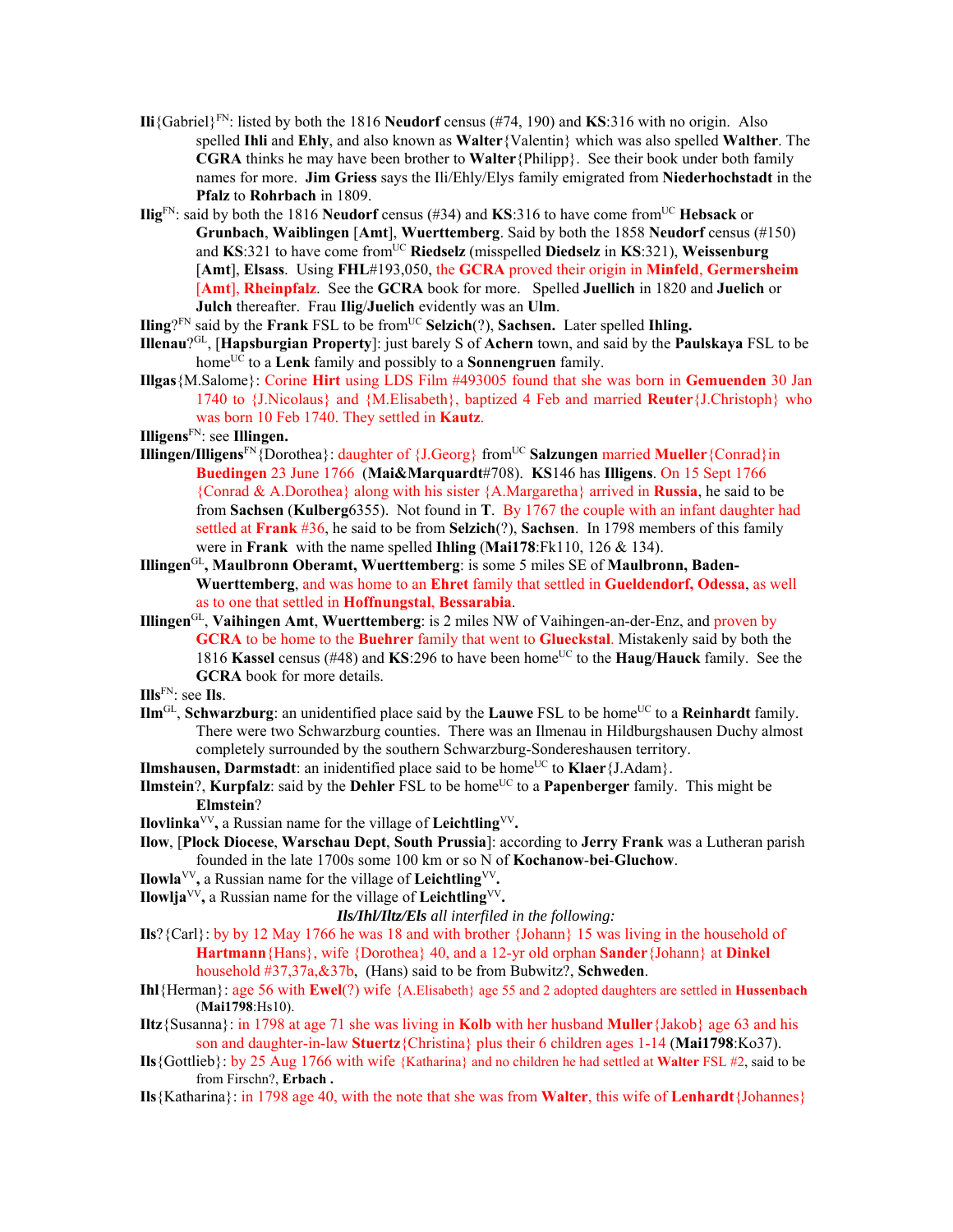apparently is the mother of his six children, ages 1-14 (**Mai1798**:Fk109).

- **Ils/Ells/Els/Ills/Iltz/Ilz/Ilss/Uels**FN{J.Caspar}: was godfather to the first of the **Sippel** twin sons baptized in **Luebeck** 18 July 1766 (**Mi&Marquardt**#1324). Not found in **Kulberg**. Said by the **Walter**  FSL #10 to be fromUC **Lagenschwarz**, **Freie Adelprovinz der alten Ritter**. The family name has also been spelled **Ells**, **Els**, **Ills**, **Iltz** and **Ilz**. Doris Evans says research by Anneliese Micheiwski for the Frank Research Fund confirms this origin. An ancestor, an **Uels** man, from **Schlotzau** became an administrator of the courtyard of the count in **Langenschwarz** where he died in 1699.
- **Ils**{J.Adam}: with his **Hamburg** wife {Katharina} age 31 in 1798 at age 34 he was living in his in-laws household with his 4 children ages .25 to 11 (**Mai1798**:Wt31).
- **Ils**{Johannes}: by 25 Aug 1766 with wife {Katharina} and 5 children ages 3-18 he had settled at **Walter**  FSL #10, he said to be from **Langenschwarz**. In 1798 he was still in **Walter** with a married son, his wife and his 5 children ages 4-14 (**Mai1798**:Wt60).
- **Ihl**{Adam}: he apparently was in **Zug** in 1772 when his daughter left there to marry in **Schoenchen**; they appear in no FSL and may have been **Zug** first settlers.
- **Ihl**{Adam}: in 1781 he married in **Zug Strecklein**{Dorothea} from **Obermonjou** daughter of {Peter} **(Mai1798**:Mv2059).
- **Ihl**{A.Elisabeth}: in 1796 daughter of {Philipp} of **Zug** married **Goetz**{Heinrich| in **Schoenchen** where they were living in 1798 in his parents household (**Mai1798**: Mv3073, Sn08).
- **Ihl**{A.Maria}: daughter of **Ihl**{Adam}, in 1772 she of **Zug**, her first husband **Herold**{Michael} having died, married **Zang**{Christian} in **Schoenchen** where she and her second husband were living in 1798(**Mai1798**:Mv3050, Sn23).
- **Ihl**{Juliana}: she age 37, wife **Schneider**{Juliana} age 28 plus their 3 children ages 2-6, plus a daughter age 14 by his first wife, were all living in **Zug** in 1798 (**Mai1798**:Zg30
- **Ihl**{A.Maria}: of **Zug** daughter of {J,Adam} married in **Luzern Kirchgessner**{Johann} (**Mai1798**: ,  $Lz25$ ).
- **Els**{Anna}: a widow who arrived in **Russia** 10 Aug 1766, said to be from **Hessen** (**Kulberg**4275).
- **Ihl**{Catharina/Katharina}: **Kulberg**5412 said her husband was from **Nassau**. Said by the 1798 **Zug** census to be the maiden name of frau **Reberger**{Philipp} (**Mai1798**:Zg24). Had married **Reberger** but was widowed at age 60 prior to 1798 when she was living in **Zug**  {**Mai1798:**Zug24).
- **Ihl**{Elisabeth}: was wife of **Depperschmidt**{Heinrich} when they were living with their 4 children in 1798 {**Mai1798**:**Zg**27).
- **Ihl**{Philipp}: he was in **Zug** in 1798 (Zg21) as were likely children (Mv3067 and 3073, Zg27, 30 and 31), and they are listed in no FSL nor in **T**, nor is there any indication they moved to **Zug** from another colony, so they are possible **Zug** first settlers.
- **Ihl**(Katharina E.}: age 23 wife of **Weisbecker**{J.Jakob} in 1798 when they were living with their 2 children in his parents' household in **Zug** (**Mai1798**:Zg31).
- **Ihl**{Philipp}: in 1785 in **Zug** he married the widow of **Johann**{Martin } from **Luzern**; she was {Katharina} maiden name **Gak** or **Mitter;** in 1793 they were still in **Zug** (Mv1611 & Zg21). *The interfiled listing of Ihl, Els, Iltz, and Ils folk ends here*
- **Ilsdorf**GL: see **Ilsdorff**.
- **Ilsdorff**GL**, Solms-Laubach**: is near **Freisenseen** at 50.583 degrees latitude, 9.067 degrees longitude, and said by the **Buedingen** ML to be home<sup>UC</sup> to a **Hesler** woman who married in 1766 to a **Schaeffer** man; by 1767 this couple was in **Krasnoyar**; Stumpp says this Ilsdorf was near **Alsfeld, Hessen** (**Mai&Marquardt**#548). Also spelled **Ilsdorf**.
- **Ilsenburg**FN, [**Wernigerode County**]: is some 5 miles NW of Wernigerode town, and was said by the **Norka** FSL #109 to be home<sup>UC</sup> to a **Giebelhaus** family. Kuhlberg said this was in **Magdeburg** [**Duchy**] which was not the case, but this family would have had to pass through nearby Magdeburg lands on their way to Russia and doubtless would have had to have Magdeburg transit papers; both Magdeburg and Wernigerode then were partially controlled by **Prussia**, so the larger entity, Magdeburg, may have been given responsibility for such things as passports and travel papers for both **Magdeburg** and **Wernigerode**.
- **Ilsfeld**GL, **Heilbronn** [**Amt**], **Wuerttemberg**: is some 6 miles S of **Heilbronn** city, and mistakenly said by the 1816 Glueckstal census to be home<sup>UC</sup> to the Schaefer family.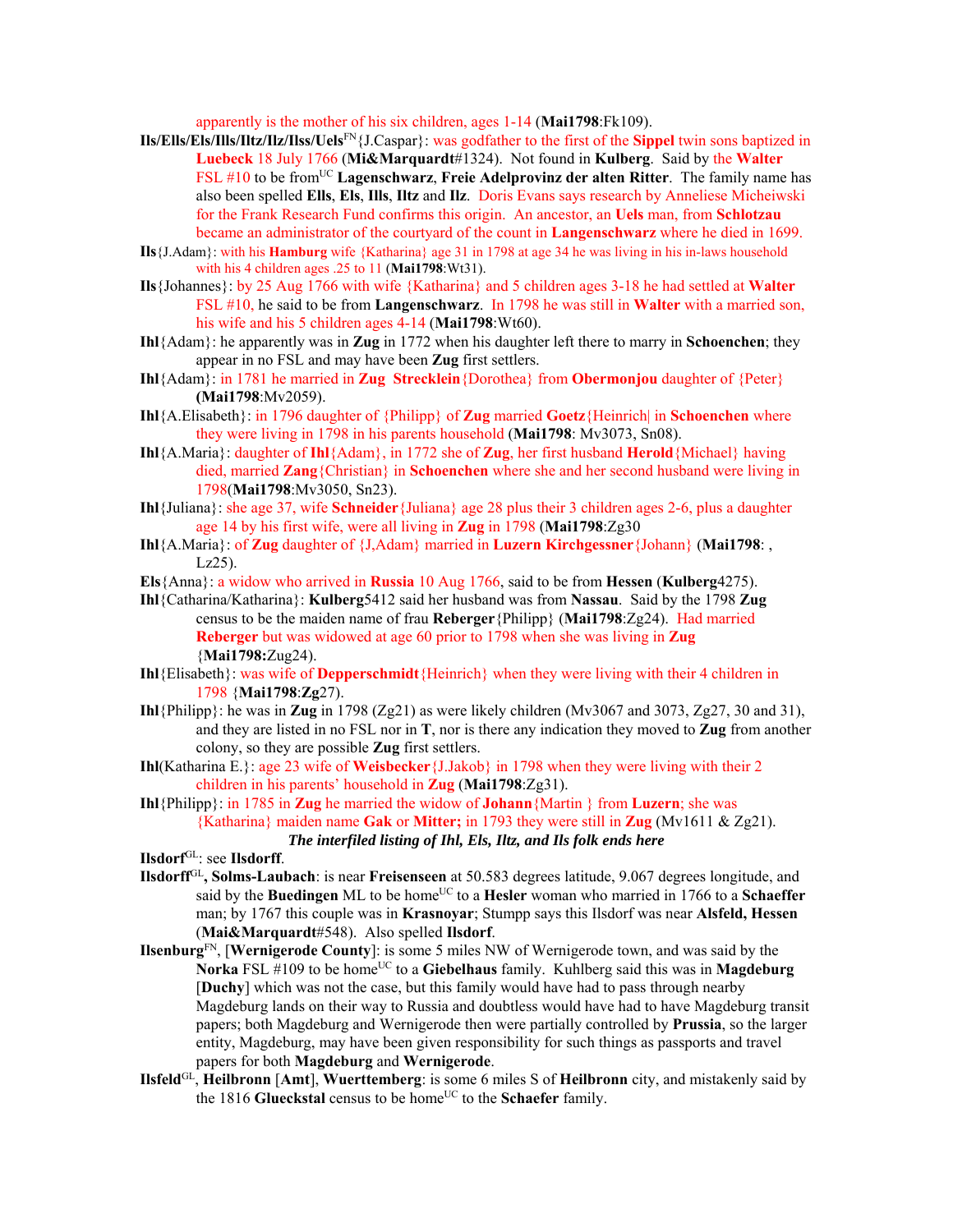**Ilshanka**<sup>VV</sup>: one spelling of the Russian name for **Husaren**<sup>VV</sup>.

**Iltz**FN: see **Ils**.

- **Ilvesheim**GL, **Mannheim Amt**, **Baden**: is some 5 miles ESE of **Mannheim** city and said by the 1816 **Bergdorf** census to be home<sup>UC</sup> to the **Nagel** family. It was home to the **Nagel** family that settled in **Hoffnungstal, Bessarabia**.
- **Ilvesheim/Uelbesheim**, **Barony of Baron von Hundheim, a Nobel landholding in Kurpfalz**: is 5 miles SE of **Mannheim** city centre. **EEE**  $p.610$  says this was home<sup>UC</sup> to **Stahl**{Martin} who settled first in **Denmark** and later in **Hirschenhof** colony. Same place as the preceeding entry, except 50 odd years earlier.

**Ilz**FN: see **Ils**.

- **Ilzich** $(?)^{GL}$ , Sachsen, is an unidentified locality said by the **Frank** FSL to be home<sup>UC</sup> to a Steinmueller family.
- **Imert**<sup>FN</sup>: said by the **Pfeiffer** FSL to be from<sup>UC</sup> **Fulda**.
- **Imgrant**<sup>FN</sup>: said by the **Belowescher Kolonien** FSL to be from<sup>UC</sup> **Wuerzburg** (no locality mentioned).
- **Imherr**<sup>FN</sup>: said by the **Koehler** FSL to be from<sup>UC</sup> **Brueckenau**. The family name was spelled **Emger** in 1798 (**Mai1798**:Kl30).
- **Imheuser**FN: this family name was found recorded in **Kirburg** marriage records 1762-1767; see **Flegel** trip.
- **Imhoeuser**FN: this family name was found recorded in **Kirburg** marriage records 1762-1767; see **Flegel** trip.

## *Imhof and Inhof interfiled here*:

- **Inhof**<sup>FN</sup> {Simon}: said by **Kuhlberg**4939 and the **Huck** FSL to be from<sup>UC</sup> **Isenburg** (no locality mentioned, nor country identified).
- **Imhof** FN: Herr **Imhof** was said by the **Koehler** FSL to be from<sup>UC</sup> Orb, and his frau's maiden name was given as **Seibel** (no origin given). The family name was spelled **Imhoff** in 1798 (**Mai1798**:Kl82).
- **Inhoff/Imhoff**{Dorothea}: married **Stertzer**{Johann} in **Rosslau** 28 May 1765 (**Mai&Marquardt**#842). **KS**159 has **Imhoff**. Not found in any later source.
- **Imhof**{Johann}: Catholic, he with wife {A.Barbara} and daughter arrived in **Russia** 9 Aug 1766 (**Kulberg**3844). Found in no other source.
- **Inhoff**{J.Adam}: **KS**136 says [probably mistakenly] that he married in 1765 in **Rosslau**. Found in no other source.
- **Imhof**FN: this family name was found recorded in **Schlitz** marriage records 1762-1767; see **Flegel** trip. **Imhoff** FN: see **Imhof**.
- **Imkelburg**GS: an unidentified German state. It seems highly likely that this is a miswriting of **Isenburg**.
- **Immenrode**<sup>GL</sup>: an unidentified place said by the **Orlovskaya** FSL to be home<sup>UC</sup> to a **Weiss**<sup>F</sup> family. There are at least three such places in the area likely to have produced this family.

**Impflingen**, **Landau** [**Amt**], **Rheinpfalz**: is 1.5 miles S of **Landau-in-der-Pfalz**, and was proven by the **GCRA** to be home to the **Ehresmann**/**Erasmann** family that settled in **Neudorf**.

- **Imsbach**GL: a town in **Falkenstein County**.
- **Imsbach**GL, **Rheinpfalz**: is some 8 miles SW of **Kircheimbolanden** town and was proved by **Judy Remmick** to be home to the **Pfaff** family that settled in **Worms**, **Odessa**.
- **Indling**?<sup>GL</sup>, **Wuerzburg**: an unidentified place said by the **Brabander** FSL to be home<sup>UC</sup> to a **Schmidt**{J.Adam} family.
- **Inerepach** $(?)^{GL}$ , **Oroningen** $(?)$ :an unidentified place said by the **Dobrinka** FSL to be home<sup>UC</sup> to a **Graf** family.
- **Ing**?<sup>GL</sup>: an unidentified place said by the **Orlovskaya** FSL to be home<sup>UC</sup> to a **Mueller** family.
- **Inganten**<sup>GL</sup>, [**Solms**-]**Laubach County**: said by the **Walter** FSL to be home<sup>UC</sup> to a **Schneider** family. The **Buedingen** ML shows this to be **Inheyden**.
- **Ingelfingen**, [**Hohenlohe County/Principality**]: is 22 miles NE of **Heilbronn** city. It was said by a **Friedberg** ML to be home<sup>UC</sup> to **Blum**{J.Philipp}who married **Becker** {M.Barbara} in **Friedberg** on 1 May 1766 (**Mai&Marquardt**#339).
- **Ingelheim**<sup>GL</sup>, **Stein**: an unidentified place said by the **Keller** FSL to be home<sup>UC</sup> to **Walter**{Maria Eva} sister-in-law of Herr **Hesser**. **Ingelheim-am-Rhein**, **Kurpfalz** is 8 miles W of Mainz city;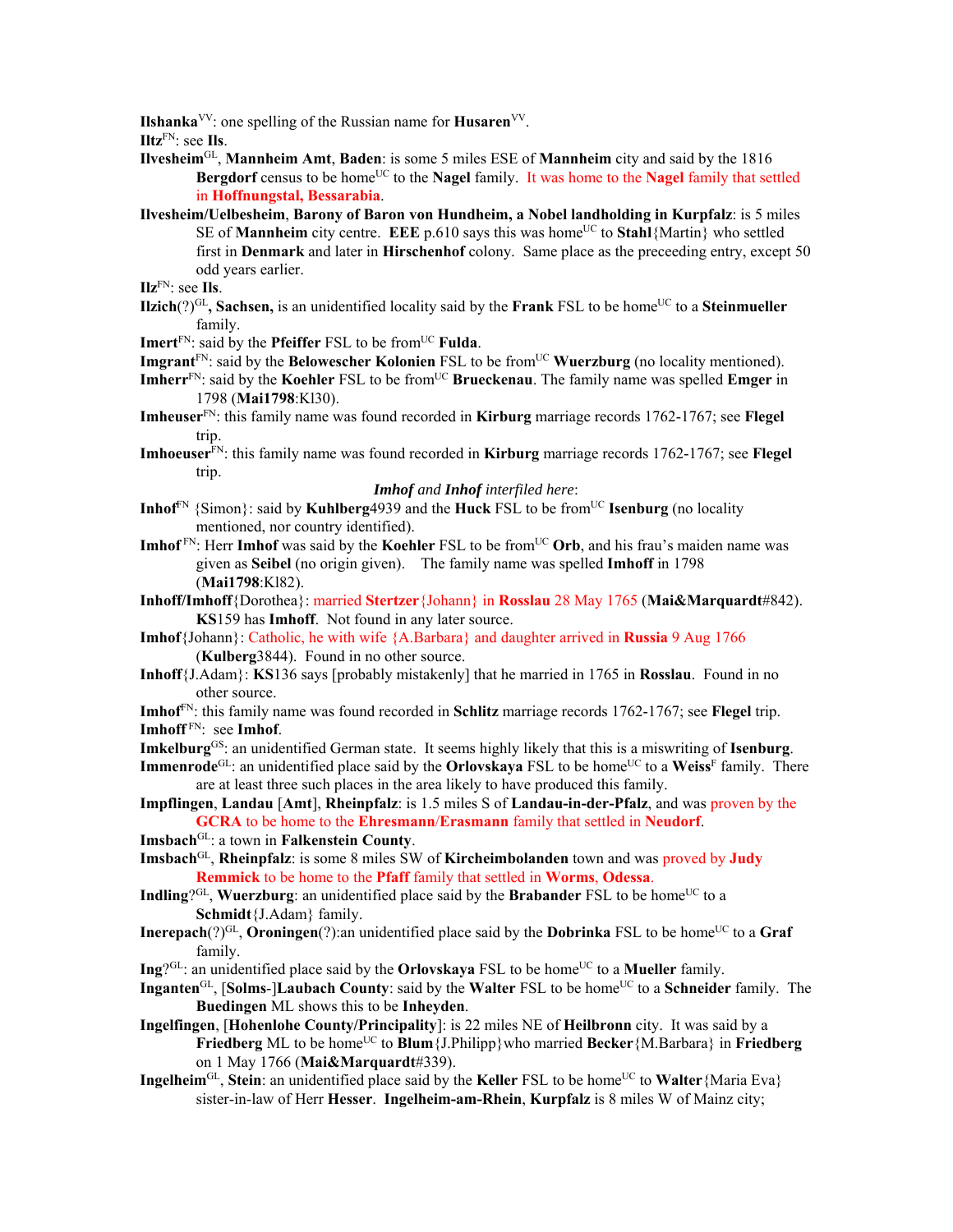around it there seem to be north, south, inner and outer, Ingelheims.

- **Ingelmann** FN: said by the **Susannental** FSL to be from<sup>UC</sup> **Eisenhofen**?. I could not locate them or any descendants in **Mai1798**.
- **Ingelsheim**(?)<sup>GL</sup>: said by the **Boaro** FSL to be home<sup>UC</sup> to **Diel** and **Unefuch**? families. Might this be **Igersheim** or **Ingolsheim**? Also there is an **Ingersheim** in **Baden-Wuerttemberg** some 14 miles E of **Schwaebish Hall**; see **Grossingersheim**.
- **Ingenheim**, **Bergzabern** [**Amt**], **Rheinpfalz**: is 4 miles NE of **Bad Bergzabern** and was mistakenly said by both the 1816 **Neudorf** census (#77) and  $\mathbf{KS}$ :367 to have been home<sup>UC</sup> to the **Martzulff**/**Marzolf**/**Merzluff** family that settled in **Neudorf**.
- **Ingenheim**GL**, Kurpfalz**: is some 20 miles SW of **Speyer, Rhineland-Palatinate**. See **Iningeim**. This is the same place as the preceeding entry 40 years earlier.
- **Ingersheim**GL: said by the **Boaro** FSL to be homeUC to a **Doering** family.
- **Ingersheim**GL: also see **Gross Ingersheim**.
- **Ingetron/Ingethron**FN: said by the **Rothammel** and the **Seewald** FSLs to be fromUC **Dirmstein, Worms**.
- **Ingolsheim**, [**Birlenbach parish**], **Weissenburg** [**Kreis**], **Elsass**: was 4 miles S of **Wissenburg** city, and proved by **Curt Renz** to be home to a **Hofer** family that settled in **Hoffnungstal, Bessarabia**. The **GCRA** also proved it home to the **Alexander** family (of **Bergdorf** and **Kassel**), to the **Herr**{Georg} family (of **Bergdorf** and **Kassel**), and to the **Martzulff**/**Marzolf**/**Merzluff** and **Hafner**/**Hofer**{Dewald/Theowald}families that settled in **Neudorf**. See the **GCRA** book for more.
- **Ingolsheim**, **Hunspach**, **Sulz** [**Amt**], **Elsass**: was proven by the **GCRA** to be to an

**Eckard**/**Eckardt**/**Eckart** man and his **Haas** wife who settled in **Kassel**. This is the same place as the previous entry.

- **Ingolstadt**, [**Kurbayern**?]: said by the **Seelmann** FSL to be home<sup>UC</sup> to a **Mueller**{Michael} family. There are at least 3 Ingolstadts in the German-speaking lands; this one probably is the one that is 55 km SW of **Regensburg** and was in **Kurbayern**.
- **Ingolstadt**GL, **Kurbayern**: is 49 miles SSE of **Nuernberg** city.
- **Ingstetten**<sup>GL</sup>, Wuerttemberg: is some 15 miles W of Ulm, and said by the Rothammel FSL to be home<sup>UC</sup> to a **Lechmann** family.
- **Inheden/Inheiden**, [**Solms**-**Laubach County**]: is 12 km SW of **Laubach** city and was said by the **Stephan** FSL to be home<sup>UC</sup> to a **Raab** family. This is spelled **Inheiden** today. Kuhlberg said this was in [**Solms**-]**Laubach** [**County**].
- **Inheiden** GL: see **Inheden**.
- **Inheyden/Inheiden**GL**, Solms-Laubach** [**County**]: is some 7 miles SW of **Laubach** city. A 1754 map shows it to be a tiny hamlet of no more than a handful of farmsteads. Said by the **Buedingen** ML to be homeUC to **Schneider** and **Leer** families (**Mai&Marquardt**#514). See **Inheden** and **Inganten**.
- **Inhof**: go to **Imhof**.
- **Iningeim**<sup>GL</sup>, **Kurpfalz**: said by the **Walter** FSL to be home<sup>UC</sup> to a **Lokas** family. Identified by the **Walter Research Group** as a **Lukas** family from **Ingenheim**.
- **Inkheim**, **Hanau** [County]: an unidentified place said by the **Warenburg** FSL to be home<sup>UC</sup> to the **Schmidt**{Ludwig} family. A family chart done by Prof. Pleve said this was **Insheim**, **Hanau** but the only place of this name I could find is 4 km SE of **Landau-in-der-Pfalz** and was in **Kurpfalz** in the 1760s.
- **Innsbruck**GL**, Tirol:** an Austrian city some 234 miles SE of **Frankfurt-am-Main**.
- **Innsburg**<sup>GL</sup>, **Tirol**: an unidentified place said by the **Brabander** FSL to be home<sup>UC</sup> to a **Schep** family. This surely is the same place as the previous entry.
- **Inou**FN: said by the **Franzosen** FSL to be from<sup>UC</sup> **Chambonse**?, **Frankreich**. I could not find this family in the 1798 Volga censuses.
- **Inowroclaw**, **Poland**: see **Hohensalza**, **Posen**, **South Prussia**.
- **Insburg**GL: said by the **Koehler** FSL to be home<sup>UC</sup> to a **Edel** family. There are two possible sites for this in **Austria**: Irsberg is 10 miles NE of **Salzburg** city, and Innsbruck some 59 miles S of **Munich** city.
- **Instedt**FN: said by the **Warenburg** FSL to be orphans in the **Geiter** household. Spelled **Ikstadt** in 1798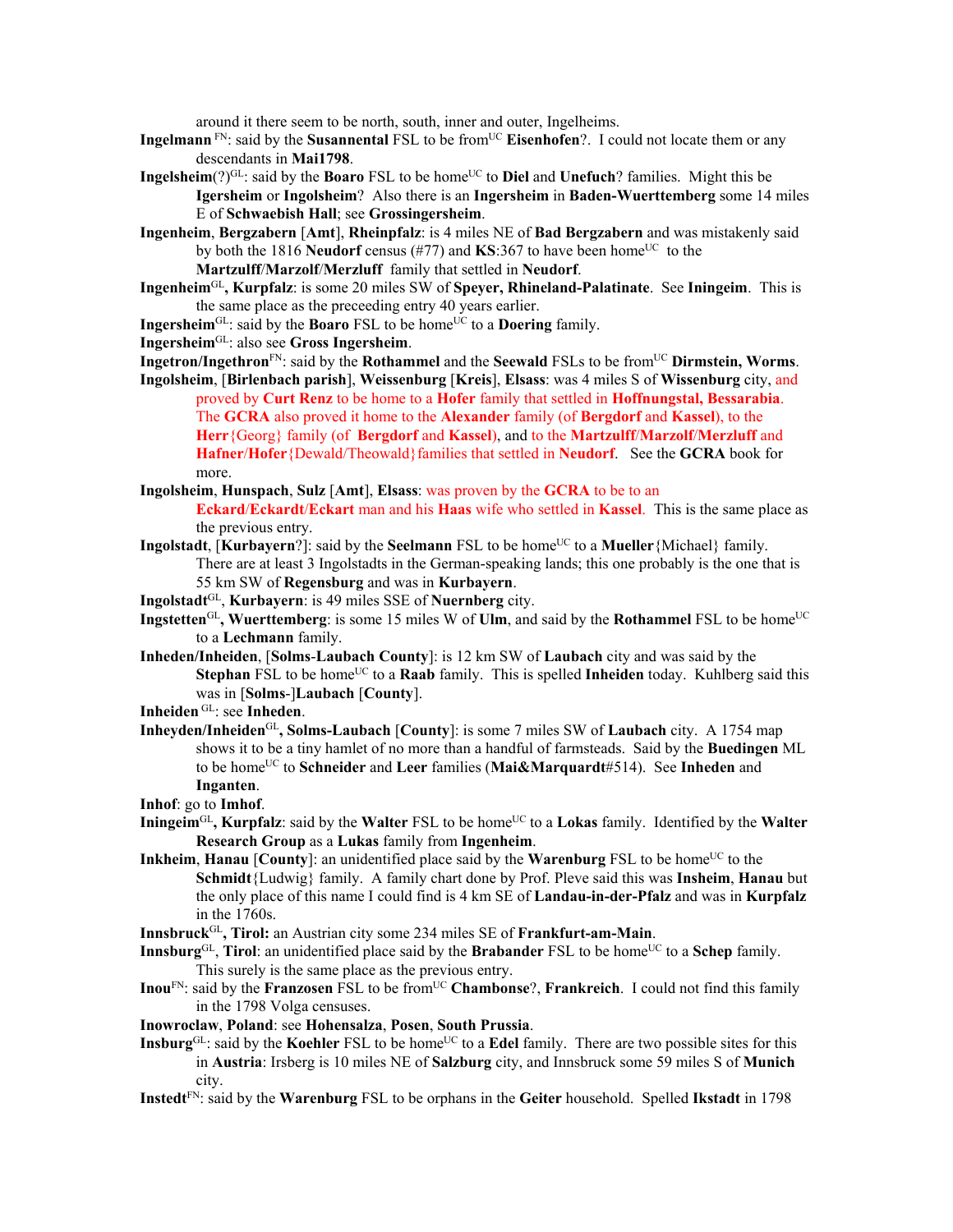(**Mai1798**Wr73 and 84).

**Insterburg**, **Preussen** [**Kingdom**]: nka Chernyakovsk, Russia, was 84 km ESE of

**Koenigsberg/Kaliningrad, and was said by the <b>Schulz** FSL to be home<sup>UC</sup> to **Login**? and **Schulz** {J.Gottfried} families.

**Iphoefer/Ibhoefer**: see **Ipohefer**.

**Ischenrode**, **Kurbraunschweig**: see **Ischenroth**.

- **Ischenroth**?, [Hessen-]Darmstadt<sup>[?]</sup>: an unidentified place said by the Galka FSL to be home<sup>UC</sup> to **Ladner**{J.Peter} and {Konrad} families, and possibly a **Wenzel** family. I could find no such place in lands that were **Hessen-Darmstadt**, but there was an **Ischenrode** in **Kurbraunschweig** 8 miles SE of **Goettingen** city.
- **Insheim**<sup>GL</sup>, **Hanau**: said by the **Schmidt** family (**Warenburg** colony) chart to be home<sup>UC</sup> to a **Schmidt**{Ludwig} family. I can find no such place within the bounds of 1760s **Hanau County**. The only Insheim I can find is 2.5 miles SE of **Landau-in-der-Pfalz**. There is an **Enzheim** in what was probably **Isenburg** just about a half mile E of **Hanau County** lands. See **Inkheim**.
- **Insheim**, **Moerlheim parish**, **Landau** [**Amt**], **Rheinpfalz**: is 2.5 miles SE of **Landau-in-der-Pfalz** and 1.5 miles SW of **Moerlheim** town. It was proven by the **GCRA** to be home to the **Wahl** family that settled in **Neudorf**.
- **Insterburg**?<sup>GL</sup>: an unidentified place said by the **Neidermonjou** FSL to be home<sup>UC</sup> to a **Keskel** man. There was an Imsterberg some 23 miles E of **Innsbruck** city.
- **Insterburg, Preussen**: an unidentified place said by the **Reinhard** FSL to be home<sup>UC</sup> to the **Dreher** family.
- **Ipohoefer**{Bernard}<sup>FN</sup>: said by the **Shcherbakovka** FSL to be from<sup>UC</sup> Geissheim. For 1793 and 1798 see **Mai1798**:Mv2784 and Kf54.
- **Ipohoefer**FN{Eva}: said by the 1798 **Shcherbakovka** census to be the maiden name of frau **Dietz**{G.David}.
- **Ipohoefer/Iphoefer/Ibhoefer**{Ferdinand}: Lutheran fromUC **Speck/Spoeck, Karlsruhe Oberamt, Stafford Unteramt, Baden-Durlach Margraviate** but prior to leaving for **Denmark** went next to<sup>UC</sup> places within the **Rappenau** and **Wimpfen** area (perhaps **Helsheim** or **Heisenhein** near **Rappenau**) and lasetly to<sup>UC</sup> somewhere near **Heilbronn**, arrived at **Schleswig city, Schleswig Royal Duchy** in May 1761. In May 1765 with wife [Susanna} and 6 children he requested permission to leave **Denmark** (**EEE**, pp.257-258). By May 1766 he, his wife {Eva K.}, 2 sons and one daughter-inlaw had settled in **Shcherbakovka** #36 and #37 which said he was from<sup>UC</sup> Geissheim. For 1798 see **Mai1798**:Sv37.
- **Irbach**<sup>GL</sup>: see **Irlach.**

**Irentehausen**(?) $GSGGL$ : an unidentified place aid by the **Boaro** FSL to be home<sup>UC</sup> to a **Mull**? family. **Irk**: see **Erck**.

- **Irlach/Irbach**GL**, Wuerttemberg/Oberpfalz:** is an unidentified locality, said by the **Roethling** FSL to be possibly homeUC to a **Krau** family. I don't find any in **Wuertemberg**. In **Oberpfalz** there are at least 4 Irlbach: (miles from **Regensburg**: 31 ESE, 4 NE, 40 NNW, 23 NNW) and at least 2 Irlach: (miles from **Regensburg**: 34 NE, 19 NNE).
- **Irle**<sup>FN</sup>: said by the **Roethling** FSL to be from<sup>UC</sup> **Hammelbach, Bergstrasse, Hessen,** or from<sup>UC</sup> **Hammelburg, Fulda, Hessen.**

**Isaac** FN{Franz and Peter}: said by the **Tiege** FSL to be from<sup>UC</sup> **Berwald/Baerwalde**, **Tiegenhof Amt**. **Isaak**FN: see **Izik**.

**Ischen**<sup>GL</sup>, **Luxemburg**: an unidentified place said by the **Roethling** FSL to be home<sup>UC</sup> to a Frisch family. **Isenburg**GS: in the 1760's there were five Isenburg countries. The lands of two of them, and part of a

third, lay contiguously S and SE of **Frankfurt-am-Main**, and the lands of two others and part of a third lay contiguously N and NE of **Hanau** city. Given the proclivity (as can be seen in the entries below) of clerks in Russia, both German and Russian, single term **Isenburg**, it might be that the five sometimes or often handled travel papers and the like jointly? Or was there insufficient knowledge of cental Euopean political geography available in Russia to enable personnel there todistinguish among these small but important countries? The **Stahl-am-Karaman** FSL seems to transliterate Isenburg as **Idenburg** or as **Rissenburg**.*Unless otherwise noted none of the next six Isenburg entries mention which Isenburg and none mention any*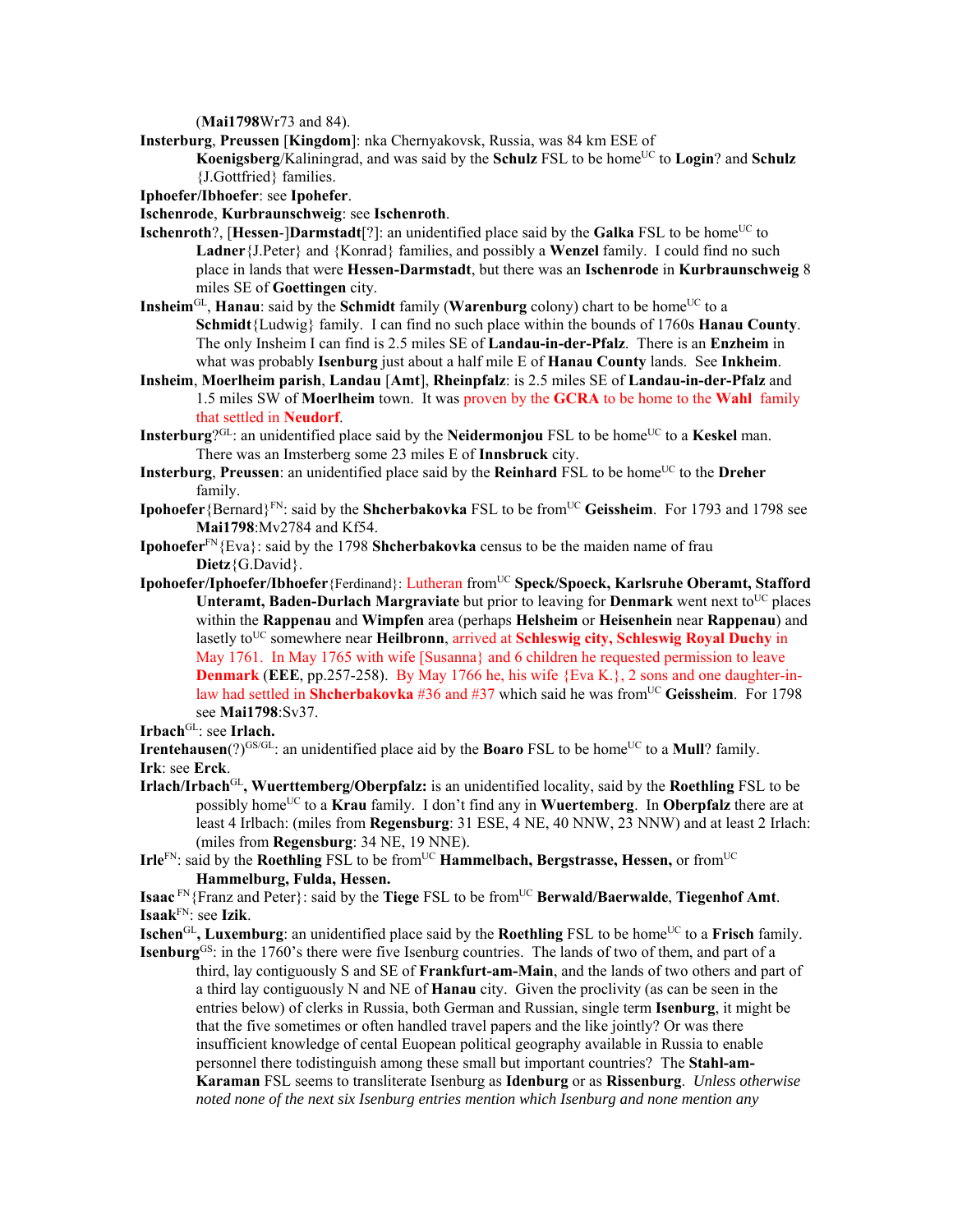*locality.*

- **Isenburg**<sup>GS</sup>: Said by the **Anton** FSL to be home<sup>UC</sup> to **Deckmann**, **Frank**, and **Nazarenus** families. Said, with no locality given, by one or both versions of the **Balzer** FSL to be the home<sup>UC</sup> of **Becker**, **Bengel, Blitz, Buchner, Dob, Engel, Erth, Faust, Frickel, Gerlach, Grasmick/Grasmueck**, **Gruen**, **Habermann**, **Heft, Heil, Heimbuch, Heizenroeder, Idt, Kaehm, Kalbin, Kaiser, Kleinfelder, Keller, Klaus, Koehler, Kraeuter**, **Lorengel/Lohrengel, Lutz/Lotz**, **Mai**, **Mesinger/Messinger**, **Mueller**, **Neugard/Neuhard/Neidhard**, **Popp, Protzmann/Protsmann**, **Roehrig, Ross, Roth, Rutt, Schaefer, Scheibel, Schlegel, Schleigel**, **Schleuger, Schneider, Sinner, Stumpf, Tirol, Weber**, **Wukert**?, and **Zieg** families.
- **Isenburg**<sup>GS</sup>: Said by the **Belowescher Kolonien** FSL to be home<sup>UC</sup> to **Bechtold, Brill/Prill, Dauerich**, **Daut**, **Dippel**, **Engel**, frau **Engel**, **Hahn/Han/Hann**, **Heinrich**, frau **Engel**, **Hermann**, **Hess**, **Hofmann/Hoffmann**, **Kaerchner, Reiswig**, **Rot/Rott**, frau **Guenther**, frau **Sander** (nee **Hess**), **Schaefer**, **Schlegel**, **Seibel**, **Stab**, **Wenzel/Weizel**, and **Wolf** families. Said by the **Doenhof** FSL to be homeUC to **Goettlinger**, **Held**, **Jacoby**, **Lenz**, **Nuss** and perhaps **Kelker** families. Said by the **Grimm** FSL to be home<sup>UC</sup> to **Batz**, **Hartmann**, **Hock**, **Kisselmann**, **Klein**, **Leonhard**, **Muth**, **Schaefer**, **Schlefler**, **Vogel**, **Waag**, **Weilmuenster**, **Weissbinder**, **Wolf** and possibly **Andrian** and **Schekedanz** families.
- **Isenburg**GS: Said by the **Huck** FSL, with no locality listed, to be the home of **Alt, Baumann, Brant, Brotzmann, Delym, Dietz, Eberhardt, Eckhardt**?/**Eckhart/Eckert, Eichhorn, Euler/Eiler, Febor**?**, Fein, Frick, Hempel, Herdt, Hergenroether/Hergenraeder, Herr**?, **Hixt/Hickst/Hicks**, **Hoffmann**, **Huck, Inhof, Leis/Lais, Kaufmann, Kembel/Kempel, Koch, Knot**?**, Koehler/Keller, Kreiek/Kreick, Michel, Morkel, Neu, Reck, Rendenreich, Rein, Reipel**?**, Repp, Reptin**?**, Roth, Rupp, Sack, Schaefer, Schigwitter**?**, Schlegel, Schleich, Schneider, Schuckmann/Schuchman, Schultheis, Sittner, Straus, Teubert**?**, Ulrich, Voelker, Weber, Weigand, Weisgerber,** and **Zitterkopf** families; in addition **Eisenhut, Himmel, Horst, Justus, Kaehm/Keim, Kniss, Kopf, Rimwlin**?, and **Wurst** orphans and step-children were living with Isenburg families and may have been from **Isenburg** too. Said, with no locality given, by the Pleve version of the **Jagodnaja Poljana** FSL, to be the home<sup>UC</sup> of two **Baer** families. Said by the **Katharinenstadt** FSL to be home<sup>UC</sup> to **Mueller**, and **Riller** families. Said by Kulberg to be home<sup>UC</sup> to **Werd**{Jacob+w} Reformed ;
- **Isenburg**<sup>GS</sup>: Said by the **Kutter** FSL to be home<sup>UC</sup> to **Diel, Dietz, Engel, Faust, Frank, Fuss, Gruen, Gutmann, Haas, Hack, Hagelganz, Hanhardt, Helhorn, Herdt, Hicks**?**, Hild, Huck, Kaufmann, Kirschner, Klein, Knis, Kuhlmann, Kunkel, Loch/Lach, Lohrey, Loos**, **Lorenz, Mueller, Nazarenus**67,**Neumann**, **Niedenthal, Orsulet, Reichert, Reifschneider, Reinecke, Rieger, Roehrich, Roth, Ruppel, Schenk, Schmick, Schmidt, Schneider, Schroeder, Stuerz, Traut, Trey, Wagner, Weigand, Wetzel,** and possibly **Beltz, Fuchs, Hergert,** and **Licht** families. Said by the Messer FSL to be home<sup>UC</sup> to Arnbrecht, Bert?, Betz, Deisel, Dickmann, **Dickmann**, **Eckel**, **Geis**, **Goebel**, **Goetz**, **Henkel**, **Herdt**, **Hergenhein**, **Herr**, **Hoffmann**, **Holland**, **Kaiser**/**Kayser**47, 48, **Klapp**, **Kraus**, **Krecker**?, **Lang Lehr**, **Lipps**, **Lorey**, **Meininger**, **Mueller**, **Nuss**, **Ochsenhirt**, **Osterreich**, **Popp**, **Ritter**, **Roeder**, **Satler**, **Schaefer**, **Schmidt**, **Schneider**, **Schott**, **Trautmueller**, **Ullrich**, **Weber**, **Weibert**, **Wiederholt**, **Willmann**, **Zeller**, **Zieg**, and possibly **Burbach**, **Daut**?, **Laubach**, and **Meisinger**.
- **Isenburg**<sup>GS</sup>: Said by the **Moor** FSL to be home<sup>UC</sup> to **Betz**, **Bichert**, **Brantau**, **Bretmann**, **Degenau**, **Dermer**, **Dinges**, **Eckel**, **Eichler**, **Gallowa/Galloy**, **Gambach**, **Geis**, **Gerlach**, **Gies**, **Helwig**, **Herdt**, **Iskam**, **Jackel**, **Kempel**, **Klaus/Claus**, **Knaus**, **Korell**, **Lein**, **Mai**, **Michael**, **Mohn**, **Mueller**, **Pinecker**, **Rehm**, **Reuter**, **Rose**, **Roth**, **Scheidt**, **Schott**, **Schwab**, **Tenius**?, **Weber**, **Wolf**, and possibly **Ernst**. Said by the **Neidermonjou** FSL to be home<sup>UC</sup> to **Eckart**[**Eckhardt**]{J.Heinrich}, **Neurath**, and **Werth**{Magdalena} families.
- **Isenburg**<sup>GS</sup>: Said by the **Norka** FSL to be home<sup>UC</sup> to **Albrecht**[Albert], **Aschenbrenner**, **Bach**, **Batz**[**Betz**], **Bechtold**, **Becker**, **Berger**, **Bihu**[**Biehn/Pan**], **Bour**[**Bauer**], **Brehm**, **Breitenstein**, **Brilt**[**Brill**], **Burbach**, **Deitz**[**Deis/Tais**], **Derr**[**Dorr**], **Dinges**, **Eherling**[**Eberling**], **Ehergardt**[**Gerhart**], **Euler**/**Eihler**/**Eiler**, **Eisenhut**, **Eschhach**[**Eschbach**], **Felerstein**[**Feuerstein**], **Fischer**, **Frank**, **Fuchs**, **Gauri**, **Gauri**[**Sauer**?], **Georg**, **Gerkelposin**, **Gerlach**, **Giebelhaus(sic)**, **Glantz**, **Goebel**, **Grisin**[**Griess**], **Gruen**, **Hamburger**[**Hamburg**],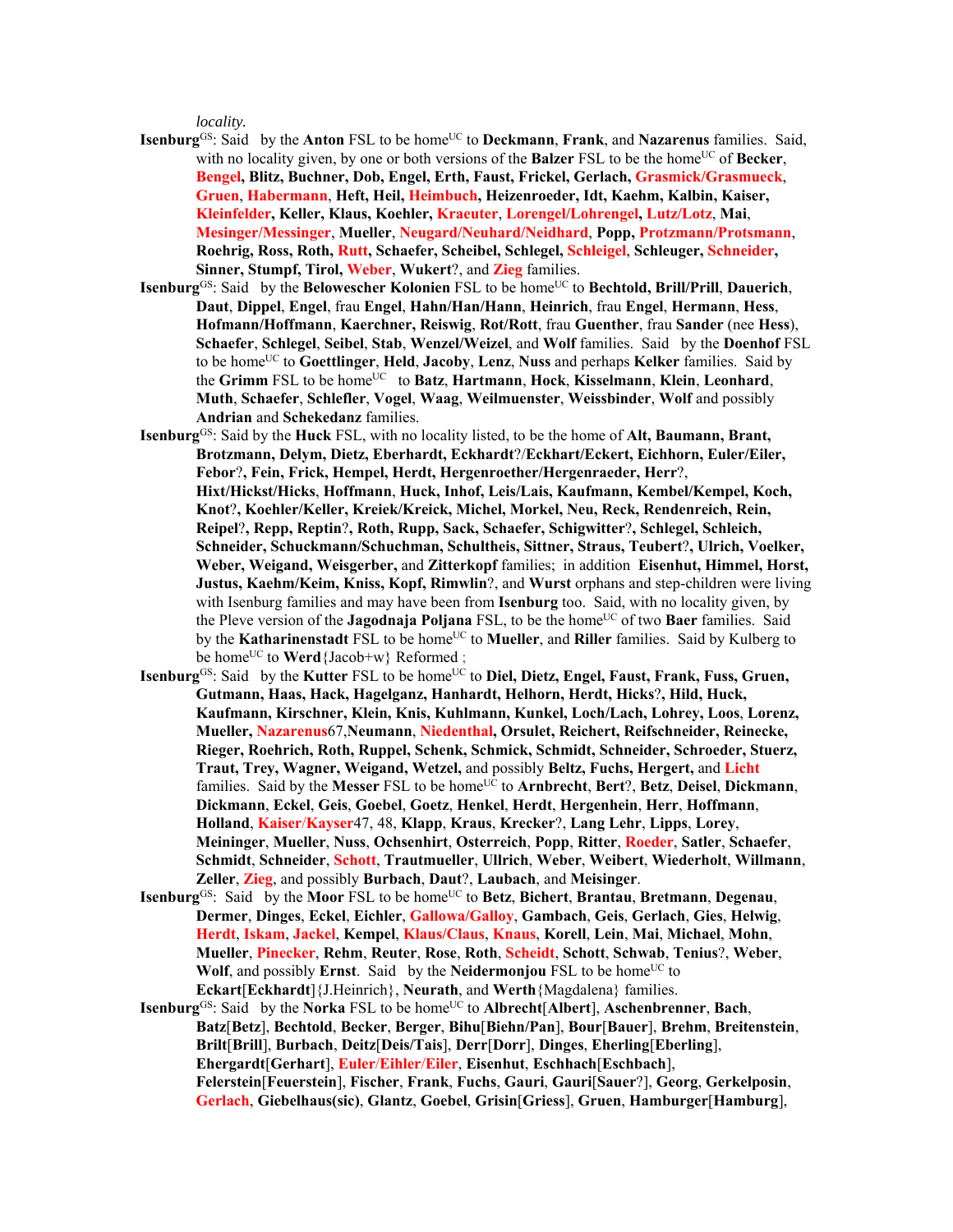**Hank**[**Hardt**/**Hort**], **Hartung**, **Heinrich**, **Helwig**, **Helzer**, **Henkel**[**Henckel**], **Hergenreder**, **Herstein**, **Hesler**[**Hessler**], **Hockwald**[**Heckweld/Egewald**], **Hohnstein**, **Horst**, **Huffelt**[**Gufeltin/Hosfeld**], **Jacoby**, **Kaiser**[**Keiser**], **Klaus**, **Klehr**[**Klaehr**], **Kleiber**, **Kloberdanz**, **Kneiss**[**Kniss**], **Koch**, **Kohler**, **Krach**, **Kuhn**, **Lamm**, **Lehl**, **Lehr**, **Liphart**[**Libhardt/Lippardt**], **Lissman**, **Lohfink**[**Lofink/Liofin**], **Loos**, **Loren**[**Lorei**], **Louterbach**[**Lauterbach**], **Mai**, **Mersch**, **Messer**, **Milgeig**[**Milgenk**], **Miller**[**Mueller**], **Muhr**[**Mohr/Moor**], **Nagel**, **Pauli**[**Pauly**], **Pirbichin**, **Plucket**[**Plokwet/Pluket**], **Popp**, **Preisendorf**, **Preister**[**Prester/Proestel/Proester**], **Reich**, **Reichert**, **Reider**, **Reifschneider**, **Reiswichel**[**Reuspich/Reswig**], **Richter**[**Reider**], **Ross**, **Rozel**[**Rusing**], **Ruppel**[from **Neuhasslau**], **Schaefer**, **Scharf**, **Schein**, **Scheneman**[**Schonemann**], **Scherman**[**Schermann/Scharman**], **Schindler**, **Schleiger**[**Schleicher**], **Schneider**, **Schnell**, **Schreiner**, **Schwindt**, **Simlin**, **Spiegel**, **Starkel**[**Sterkel/Staerkel**], **Storz**[**Stuertz**], **Tiring**[**Diringer**?], **Traudt**[**Traut**], **Trieher**[**Trueber/Tripper**], **Wacker**, **Weber**, **Webler**[**Weller**], **Weigand**[**Weigandt**], **Weitzel**, **Werth**, **Wertz**[**Wuertz**], **Wilhelm**, **Yost**[**Just**], and maybe **Bauer**, **Hahn**, **Mohr** and **Sorberger**. Said by the **Pfeiffer** FSL to be home<sup>UC</sup> to a **Brant** family.

- **Isenburg-Wied County**GS: **1338** to **1454** when it became **Wied County**.
- **Isenburg County**GS: **1442-1511**: created in 1442 with seat at **Buedingen**. Ended in 1511 when split into two: Isenburg-Buedingen-Birstein and Isenburg-Kelsterbach.
- **Isenburg-Kelsterbach County**GS:**1511-1601**: created from **Isenburg County**; absorbed into **Isenburg-Birstein**.
- **Isenburg-Buedingen-Birstein County**GS: **1511-1628**: created in 1511 from **Isenburg County**. Split into two parts in 1628: **Isenburg-Buedingen** and **Isenburg-Birstein**.
- **Isenburg-Offenbach County**GS: **1628-1711**: created in 1628 from **Isenburg-Buedingen-Birstein** County, during 1635-1643 it was occupied by France., and in 1711 it was reabsorbed by **Isenburg-Birstein County**. Its joint rulers (Graf zu Isenburg und Offenbach) were Johann Philipp (1685-1711) in **Offenbach**(?) with Christian Heinrich (1685-1711) seated in **Eisenberg**(where??) and **Langenselbold**.
- **Isenburg-Birstein County**GS: **1628-1744**: created in 1628 from **Isenburg-Buedingen-Birstein** County. Absorbed by **Isenburg-Offenbach** in 1664. Restored as **Isenburg-Birstein** County in 1711. Transformed in 1744 when became a Principality [see below]. Its rulers (Graf zu Isenburg und Birstein) was Count Wolfgang Ernst I (1711-1744) until he became Prince.
- **Isenburg-Waechtersbach County**GS: **1628-1806**: created in 1628 from **Isenburg-Buedingen-Birstein** County. Absorbed with some other branches into **Isenburg Principality** in 1806. One of the five Isenburg countries in the 1760's. It then included at least **Waechtersbach** its seat, Hesseldorf, Weilers, Waldensberg and **Leisenwald**, plus a very tiny exclave to the west which held only the town of **Boehnstadt** and the village of Bruchenbruecken. The rulers (graf zu Isenburg und Buedingen-Waechtersbach) through 1765 were the Counts: Ferdinand Maximilian I (1673-1703) , Ferdinand Maximilian II (1703-1755), Ferdinand Casimir I (1755-1778), Ferdinand Casimir II (1778-1780 and Albrecht August (1780-1782), Wilhelm Reinhard (1782-85), Adolf I (1785-98), Ludwig Maximilian I (1798-1805, d.1805), and Ludwig Maximilian II (1805-1806, d.1821).
- **Isenburg-Buedingen County**GS: **1628-1815**: created in 1628, amalgamated with **Isenburg-Birstein** in 1806, and finally absorbed into **Isenburg Principality** in 1815. One of the five Isenburg countries in the 1760's; its territory then lay within a few miles of the town of **Buedingen**, some to the N and S, but mostly to the W. From 1693, the rulers of this country, known as Graf zu **Isenburg und Buedingen-Buedingen**, were: Johann Ernst II (1693-1708, Ernst Kasimir (1708- 49), Gustav Friedrich (1749-68, Ludwig Kasimir (1768-75, Ernst Kasimir II ( 1775-1801, d.1801), Ernst Kasimir III (1801-1806, d.1852).
- **Isenburg-Marienborn County<sup>GS</sup>: 1673-1725**: created in 1673 from **Isenburg-Buedingen County**; was absorbed into **Isenburg-Meerholz County** in 1725. The seat of this small country was in **Eckartshausen**, 4.5 miles SW of **Buedingen** city. Its ruler from 1673-1725 was County Karl August.
- **Isenburg-Meerholz County**GS: **1673-1806**: created from **Isenburg-Birstein County**; became Principality in 1744; absorbed into **Isenburg Principality** in 1806. One of the five Isenburg countries in the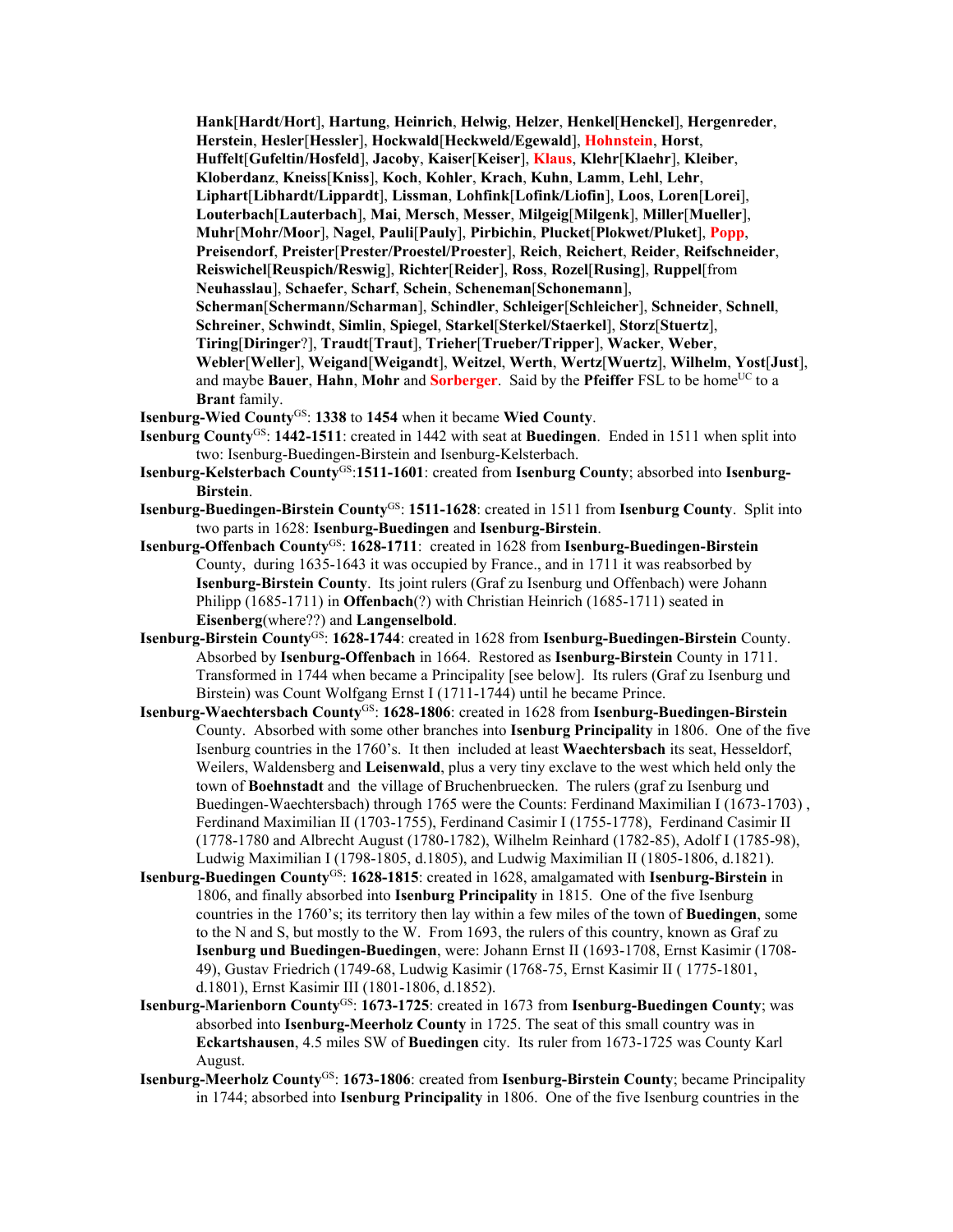1760's; its lands lay S of **Isenburg-Buedingen** and S of **Isenburg-Waechtersbach**. It was seated in **Meerholz** town, just SW of **Gelnhausen** city, which town has long since been absorbed into that city as a suburb or neighborhood. Its rulers (Graf zu Isenburg und Buedingen-Meerholz) through 1765 were Counts: Georg Albrecht (1673-1724) and Karl Friedrich (1724-1774).

- **Isenburg-Eisenberg County**GS: **1711-1758**: created from pieces of **Isenburg-Birstein** and **Isenburg Offenbach**; then absorbed into **Isenburg**-**Birstein**.
- **Isenburg-Philippseich County**GS: **1711-1806**: created from parts of **Isenburg-Birstein** and **Isenburg-Offenbach**. One of the five Isenburg countries in the 1760's. Absorbed into **Isenburg Principality** in 1806. About all that remains of Philippseich today is its schloss in or near **Dreieichenhain** just SE of **Neu-Isenburg**, Hessen. Its rulers (Graf zu Isenburg und Philippseich) were the Counts: Wilhelm Moritz II (1711-1772) , Christian Karl (1772-1779), and Karl Wilhelm (1779-1781) jointly with Heinrich Ferdinand (1779-1781)..
- **Isenburg-Birstein Principality**<sup>GS</sup>: 1744-1806: the County was transformed into a Principality in 1744. One of the five Isenburg countries in the 1760s. The northern portion of its lands lay generally E of **Isenburg-Buedingen** and N of **Isenburg-Waechtersbach**. Its southern portion lay to the SE of **Frankfurt-am-Main**, with **Offenbach** as its seat. In 1806 it absorbed some other branches and became **Isenburg Principality**. Its rulers (Fuerst zu Isenburg und Birstein) were the Princes: Wolfgang Ernst I (1744-1754 previously a Count), Wolfgang Ernst II (1754-1803), and Karl I Friedrich Ludwig Moritz (1803-1806).
- **Isenburg Principality**<sup>GS</sup>: 1806-1816: created in 1806 from **Isenburg-Birstein** and then gradually absorbed the other Isenburgs. Its ruler (Fuerst von Isenburg) was Karl I Friedrich Ludwig Moritz (1806-1814). 1810-13 it was occupied by France, 1813-1816 occupied by Austria, and in 1816 absorbed by Hesse-Darmstadt Landgraviate.
- **Isenburg-Buedingen County**GS: *None of the following references mentions a locality.* Said by the **Enders** FSL to be homeUC to **Pril** and **Zitner** families . The **Stahl-am-Karaman** FSL (#28) says this was home UC to **Klaus**{Michael/Michel}.
- **Isenburg-Waechtersbach [County]<sup>GS</sup>:** its capital town, Waechtersbach, is some 8 miles ESE of **Buedingen**. *None of the following references mentions a locality.* Said by the **Huck** FSL to be home<sup>UC</sup> to a **Hein** family. Said by a **Woehrd** ML to be home<sup>UC</sup> to a **Willhelm** woman who married in 1766 a **Frasz** man; the couple moved to **Boregard** (**Mai&Marquardt**#825). See **Waechtersbach**.
- **Isenburg -Waechtersbach**(?) [County]<sup>GS</sup>: said by the **Krasnoyar** FSL to be home<sup>UC</sup> to **Sterz** family.
- **Iserle**{Peter}: a baker from<sup>UC</sup> **Ettenheim** near **Strasburg** in **Elsass** m. Magdalene **Schmick** from<sup>UC</sup> same, 19 May 1766 in **Buedingen** (**Mai&Marquardt**#624 and **KS**119 & 136). They have not been found in any printed FSL.
- **Isferdin**? FN: I could not find them in any published FSL but this woman is reported to have married a **Leidecker** and then a **Niederquell**, both first reported in **Schulz** (**Mai1798**:Gf11).
- **Isheim**FN{J.Adam}: on 8 Aug 1766 with wife {Eleonora}and 4 children {Adam} arrived in **Russia**, he said to have come from **Braunfels** (**Kulberg**3556). **KS**136 says {Adam} came from **Ehringhausen**  near **Wetzlar**. Not found in **T**. By 26 June 1767 {J.Adam} widowed and 3 children had settled at **Kukkus** FSL #7, he said to be from<sup>UC</sup> **Berghausen, Braunfels**. In 1798 {Adam] was recorded in **Kukkus** with his new **Hieronymous** wife {E.Margaretha} she said to have come from **Warenburg** (**Mai178**:Wr8).
- **Isingen**GL, **Sulz** [**Amt**], **Wuerttemberg**: is some 8 miles SE of **Sulz-am-Neckar**, and was proven by **GCRA** to be home to the **Ruf** family that went to **Glueckstal**. See the **GCRA** book for more details.
- **Isistadt**( $?$ )<sup>GL</sup>, **Brandenburg**: an unidentified place said by the **Krasnoyar** FSL to be home<sup>UC</sup> to a **Keller** family.
- **Iskam**<sup>FN</sup>: two families said by the **Moor** FSL to be from<sup>UC</sup> **Isenburg** (no locality mentioned). The maiden name of one frau was given as **Scheidelmann** in 1798 (**Mai1798**:Mo19); **Bonner** proved her husband was baptized in **Vonhausen**, **Isenburg**. **Bonner** found that their **Vonhausen** marriage record said the other Iskam man was from<sup>UC</sup> Calbach, Isenburg[-Buedingen County] and married a **Doerr** woman.
- **Iskhom**?FN: said by the **Volmer** FSL to be from<sup>UC</sup> **Biburg**.